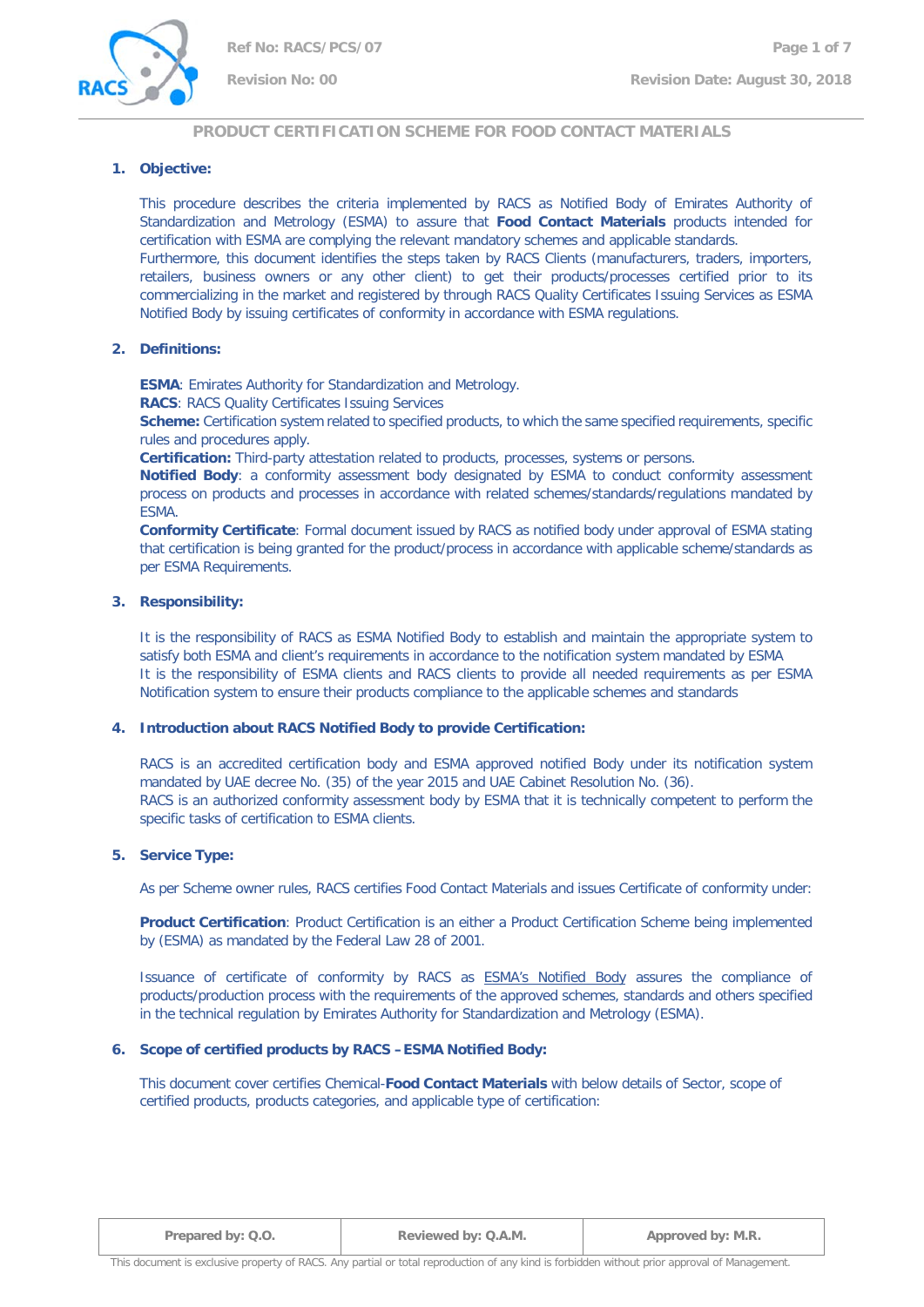

| <b>Sector</b><br>(Product Group) | Scope of<br><b>Certification</b><br>(Scope of<br><b>Products)</b> | <b>Product categories</b>                                                                                                              | <b>Type of Certification</b>                                    |
|----------------------------------|-------------------------------------------------------------------|----------------------------------------------------------------------------------------------------------------------------------------|-----------------------------------------------------------------|
| <b>Chemical</b>                  | <b>Food Contact</b><br><b>Materials (FCM)</b>                     | 1. Plastic Materials<br>2. Glass Materials<br>3. Ceramic Materials<br>4. Silicon Materials<br>5. Paper Materials<br>6. Metal Materials | <b>Product Certification - Type Approval</b><br>(ECAS Module B) |

#### **7. Mandatory Schemes and Applicable Standards:**

United Arab Emirates scheme to control Food Contact Materials products, No. 20 of the Year 2015.

| <b>Applicable standards:</b>                                                                                                              |                        |
|-------------------------------------------------------------------------------------------------------------------------------------------|------------------------|
| General Requirements for the materials intended to come into contact with food                                                            | <b>UAE.S /GSO 2231</b> |
| General requirements for fresh fruits and vegetables boxes                                                                                | <b>UAE.S GSO 124</b>   |
| Tableware made from melamine plastics                                                                                                     | <b>UAE.S GSO 142</b>   |
| Wrapping paper and paper bags                                                                                                             | <b>UAE.S GSO 458</b>   |
| Single-use rigid and semi-rigid plastics cups and containers for packing beverages milk<br>products, and for allied purposes.             | <b>UAE.S GSO 462</b>   |
| Food packages - part 1: general requirements                                                                                              | <b>UAE.S GSO 839</b>   |
| Milk paperboard containers                                                                                                                | <b>UAE.S GSO 1102</b>  |
| Polyethylene bags for food packaging applications                                                                                         | <b>UAE.S GSO 1193</b>  |
| Three piece steel round cans used for canning food stuffs<br>The two pieces aluminum round cans used for canning food (Beverages & stuff) | <b>UAE.S GSO 1791</b>  |
|                                                                                                                                           | <b>UAE.S GSO 1793</b>  |
| The two-piece steel round cans used for canning food-stuffs                                                                               | <b>UAE.S GSO 1794</b>  |
| Round Metal Cans Used For Canning Food Stuffs: Definitions, Construction, Dimensions<br><b>And Capacities</b>                             | <b>UAE.S GSO 1797</b>  |
| Food packages - Part 2: Plastic package - General - requirements.                                                                         | <b>UAE.S GSO 1863</b>  |
| Cook ware made from thermal glass                                                                                                         | <b>UAE.S /GSO 2075</b> |
| <b>Cold Formed Aluminium Household Utensils</b>                                                                                           | <b>UAE.S /GSO 1008</b> |
| Tea and Herbs bags                                                                                                                        | <b>UAE.S GSO 2138</b>  |
| Domestic cookware coating materials                                                                                                       | <b>UAE.S GSO 2014</b>  |
| Non-Returnable Glass Bottles for Carbonated Beverage                                                                                      | <b>UAE.S GSO 1024</b>  |
| General Standard for Contaminants and Toxins in Food and Feed                                                                             | UAE.S GSO CAC 193      |
| Guideline levels for vinyl chloride monomer and acrylonitrile in food and packaging<br>material                                           | UAE.S GSO CAC GL 6     |
| Code of practice for the prevention and reduction of inorganic tin contamination in<br>canned foods                                       | UAE.S GSO CAC GL 60    |

**Prepared by: Q.O. Reviewed by: Q.A.M. Approved by: M.R.**

This document is exclusive property of RACS. Any partial or total reproduction of any kind is forbidden without prior approval of Management.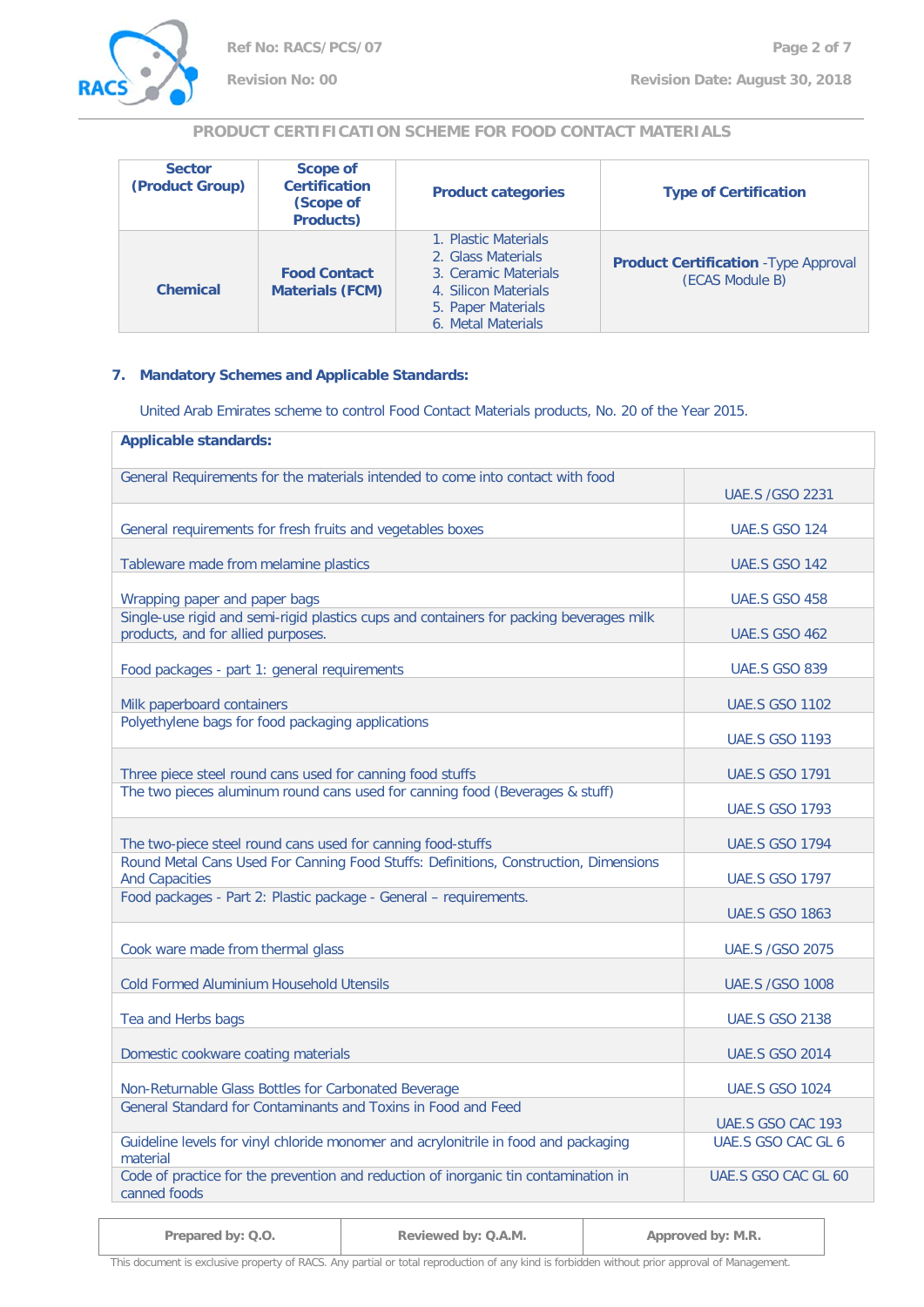

**Revision No: 00 Revision Date: August 30, 2018** 

# **PRODUCT CERTIFICATION SCHEME FOR FOOD CONTACT MATERIALS**

| Plastics - Determination of migration of plasticizers                                                                                      | <b>UAE.S GSO ISO 177</b>       |
|--------------------------------------------------------------------------------------------------------------------------------------------|--------------------------------|
| Cookware. Domestic cookware for use on top of a stove, cooker or hob. Further general                                                      | <b>UAE.S GSO EN TS 12983-2</b> |
| requirements and specific requirements for ceramic, glass ceramic and glass ceramic                                                        |                                |
| Ceramic cookware in contact with food- Release of lead and cadmium-part 2: Permissible<br>limits                                           | <b>UAE.S GSO ISO 8391-2</b>    |
| Glass hollowware in contact with food -- Release of lead and cadmium -- Part 2:<br>Permissible limits                                      | UAE.S GSO ISO 7086-2           |
| Ceramic ware, glass-ceramic ware and glass dinnerware in contact with food -- Release of<br>lead and cadmium -- Part 2: Permissible limits | <b>UAE.S GSO ISO 6486-2</b>    |
| Materials and articles in contact with foodstuffs — Insulated containers for domestic use-                                                 |                                |
| Part 2: Specification for insulated bags and boxes                                                                                         | GSO EN 12546-2                 |
| Labeling of prepackaged food stuffs                                                                                                        | UAE.S GSO 9                    |
| Hygienic regulation for food plants and their personal.                                                                                    | UAE.S GSO 21                   |
| <b>General Principles of Food Hygiene</b>                                                                                                  | <b>UAE.S GSO 1694</b>          |

If needed, Client refers to RACS to identify applicable scheme and standards.

RACS Staff to refer to RACS/REC/79 Scope of Certified Products by RACS to identify certification applicable schemes and standards.

# **8. Requirements for Certification:**

Requirements vary depending on the scope of certified products; Details of the documents required for certification for the scope of Food Contact Material as per Scheme Owner (ESMA) requirements are detailed as following:

# **8.1. Documents Required:**

- Application (Online/ Manual)
- Valid Industry/Trade License (For Companies within UAE)
- Test Report from accredited and recognized laboratory as per the technical requirements mentioned under Annex 1 of Cabinet Resolution No. 20 for the year 2015.
- Fulfill the Label requirements mentioned under annex 2 of cabinet resolution No. 20 for the year of 2015.
- Declaration of Conformity.

# **8.2. Legal Agreements:**

- Certification Agreement:
- Non-Disclosure Agreement
- General Conditions for Certification Services

# **8.3. Fees** as detailed in RACS Schedule of Fees (RACS/REC/46)

# **9. Certification Procedures:**

Based on its role as ESMA Notified body, Procedure will be performed as follows:

- **9.1.1.Application Form (Refer to table 9-A)** shall be submitted by applicant to RACS, submission can be done via RACS convenient communication methods (mail, emails, hard copy, website, E-System).
- **9.1.2.** Sales and Marketing Executive/Administrative Assistant will review it to check documents availability on a primary basis.
- **9.1.3.** A **quotation (RACS/REC/20 Certification Quotation)** will be sent to the applicant by Head of Sales and Marketing Department; containing the scope of certification and fees related to each step of the certification process.
- **9.1.4.** Payment shall be done by the applicant.

| Prepared by: Q.O. | Reviewed by: Q.A.M. | Approved by: M.R. |
|-------------------|---------------------|-------------------|
|-------------------|---------------------|-------------------|

This document is exclusive property of RACS. Any partial or total reproduction of any kind is forbidden without prior approval of Management.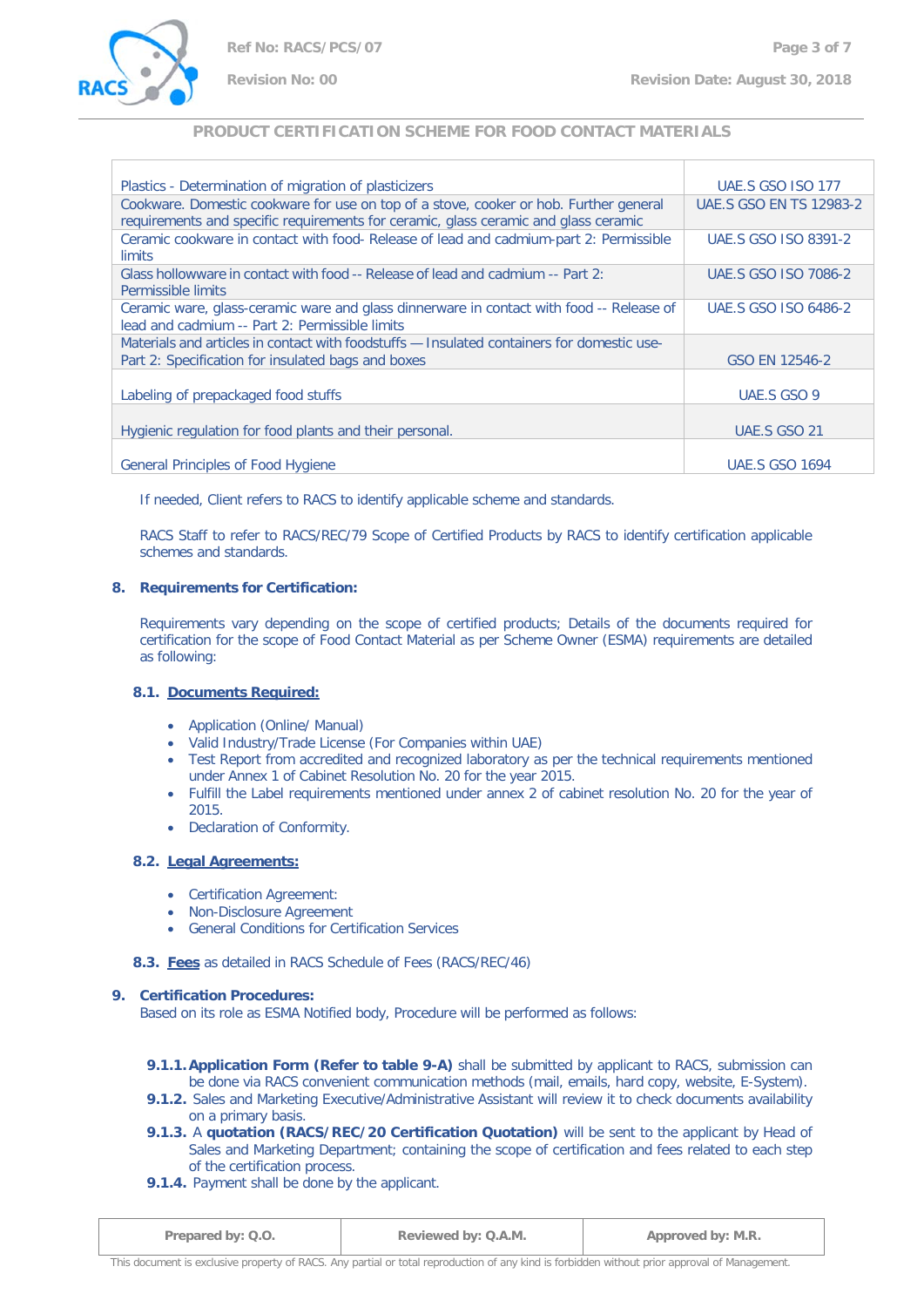

#### **9.2. Application Review**

- **9.2.1.** Upon acceptance of quotation by client, he is requested to sign the **General Conditions for Certification Services (RACS/Ag/10)**.
- **9.2.2.** Application along with related supportive documents will be received by RACS Conformity Manager who shall assign one of RACS technical team members-Conformity Officer.

#### **9.3. Application Evaluation**

**9.3.1.** Conformity Officer shall perform conformity assessment (Evaluation) steps related to the certification scheme:

### **Product Certification-Type Approval**

- •Detailed documents review for all the documents
- •Document review includes the checkup for Test Reports parameters and results, done by 3rd party Laboratory according to the specific technical regulations and applicable standards.
- •Evaluation of product the eligibility of the Product for certification to assure compliance according to applicable schemes and standards

Note: No of Samples to be selected for testing is defined by the specific technical requirements and as per scheme owner.

#### **9.3.2.** Evaluation Outcome results:

- •If the evaluation is pending for missing or invalid documents or other needed information to complete evaluation; additional supportive documents will be requested from the applicant.
- •The evaluation includes Product Safety Verification through test reports provided on all safety test parameters requested by applicable scheme/standards, test reports shall be issued by 3<sup>rd</sup> party accredited laboratory sub-contracted according to the approved standards and applicable technical requirements.
- •If test reports are not complying with standards; Conformity Officer requests rectification of the noncomplying aspects, then based on applicant confirmation of rectification, collection of samples will be done to conduct the same laboratory tests again and for once.
- •Evaluation will be repeated upon applicant re-submission of needed documents/information.
- •Evaluation will be documented using an Assessment Checklist (Refer to table 9-A for the list Assessment Checklists below for each applicable standard).

#### **9.4 Certification Review**

Conformity Manager or his delegates will perform certification review to verify Conformity Officer's recommendation by checking if assessment checklist content is found satisfactory along with complete review for the whole application and supportive documents, and then grant the final recommendation to the Certification Decision Committee. If the review and the certification decision are completed concurrently in the Decision Committee, they shall proceed with the decision after certification review is done.

- **9.5 Decision of Certification**: Upon submission of this information, and as per the result of documents review and completing product evaluation process,
	- **9.5.1** Approval of Product certification: Product evaluation shows full compliance with applicable schemes/standards:
		- Certification decision will be done by Decision Committee
		- Granting the issuance of Certificate of conformity, recognized by scheme owner (ESMA)
		- Certified Products will be listed in RACS **Certified Products Registry (RACS/REC/30).**
	- 9.5.2 Rejection of Product certification: Product evaluation shows non-compliance with applicable schemes/standards, due to any reason preventing product from Certification:
		- Rejection decision will be done by Decision Committee
		- RACS will inform client/ESMA by an Official rejection statement (Letter of certification Status) by email stating the reason of rejection **(Decision Letter-RACS/REC/71).**

This is being documented by completing the Certification Decision Record; **RACS/REC/99 Certification Decision for Product Certification-Document Review.**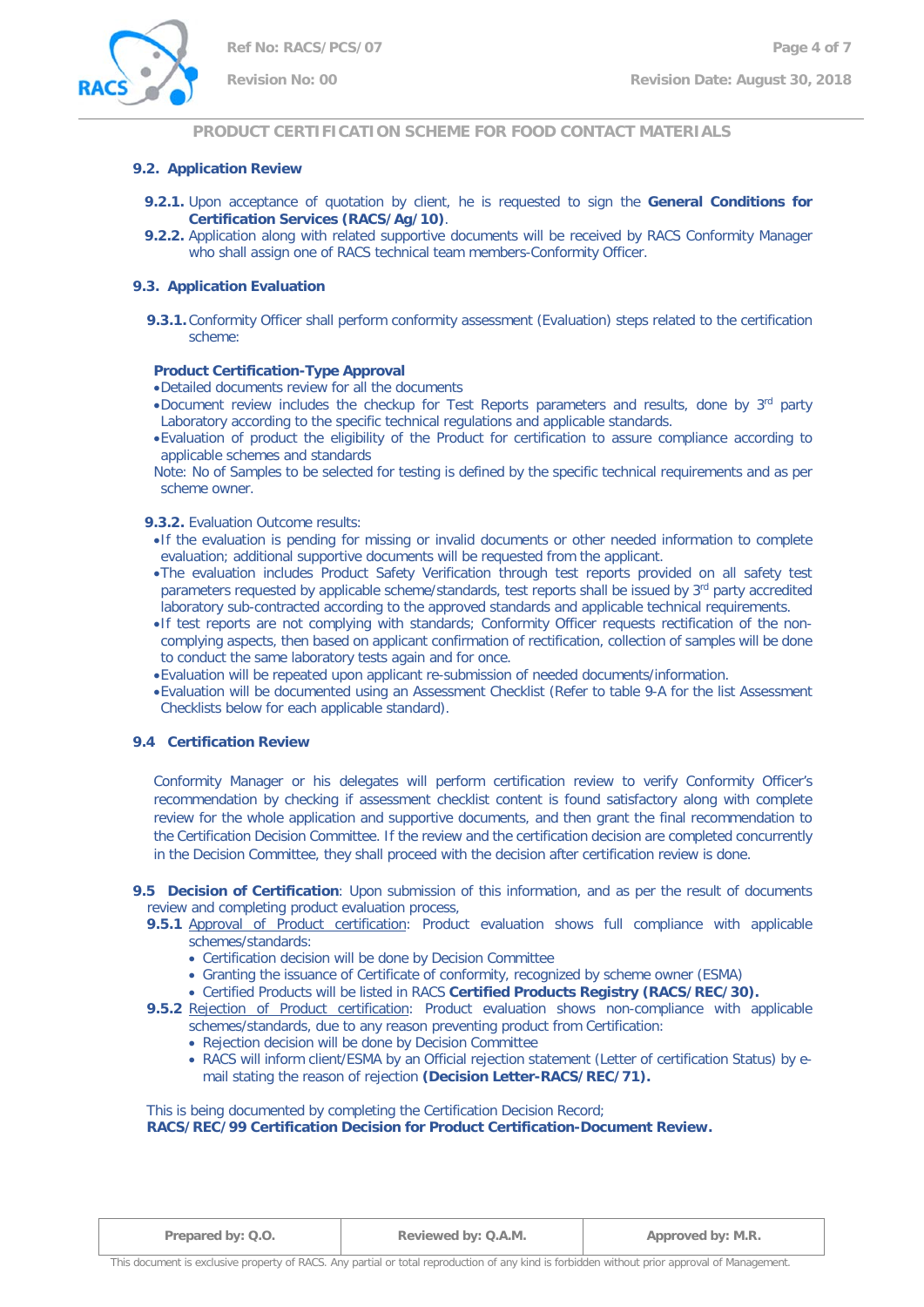

#### **Table 9-A Specific Forms**

| <b>Application Form</b>                                                                                    | FCM/REC/02 |
|------------------------------------------------------------------------------------------------------------|------------|
| Assessment Checklist - UAE.S/GSO 2231:2012-General Requirements<br>for the materials intended to meet food | FCM/REC/01 |

#### **Table 9-B General Forms**

| TITLE OF DOCUMENT                                    | <b>IDENTIFICATION</b> |
|------------------------------------------------------|-----------------------|
| <b>Quality Master List</b>                           | RACS/REC/01           |
| Certification Agreement/RACS Quality- Client         | RACS/AG/01            |
| NDA/RACS Quality - Client/Subcontractor              | RACS/AG/03            |
| <b>General Conditions for Certification Services</b> | RACS/AG/10            |
| <b>List of Certified Products</b>                    | RACS/REC/30           |
| Schedule of Fees                                     | RACS/REC/46           |
| <b>Certification Quotation</b>                       | RACS/REC/20           |
| <b>Certification Decision-Product Certification</b>  | RACS/REC/99           |
| <b>Final Decision Letter</b>                         | RACS/REC/71           |

#### **10. Uploading of Certificates in ESMA system:**

As a Notified Body, it is the responsibility of RACS to transfer the information to the scheme owner by uploading the Certificate of Conformity and other relevant documents in the scheme owner's (ESMA) online portal. The steps after the Certification Decision (only when recommendation is approved) are as follows;

- a) Upon receiving the approval of the Decision Committee, the file should be given back to the responsible Conformity Officer.
- b) The CO shall communicate with the Accounts Department to arrange for the payment in ESMA portal.
- c) When the payment is posted, the CO shall be able to retrieve the certificate no. and QR code from ESMA portal.
- d) The Conformity Officer shall assign a Conformity Assistant to prepare the draft certificate. Along with this, the Conformity Officer shall provide correct and accurate information to the Conformity Assistant.
- e) The draft certificate should be sent to the client for their confirmation. Once it is confirmed, final certificate shall be shared to the client.
- f) The Conformity Assistant should then upload the certificate in ESMA portal including the product list that should contain the necessary information such as model no., barcode, brand name, product description, country of origin, report no., applicable standard, etc.

#### **Notes for clients:**

- For some scopes where it is required to have a quality system available, clients seeking to be certified for any of their (products or services or facility/process) to schemes and applicable standards through RACS are requested to implement relevant Quality System including documentation in a way to meet all requirements of this standard and all relevant specific standards depending on the nature of service (certified product & process).
- Client seeking extension or renewal of certification scope shall as well submit the application form specifying the extension or renewal of the Certification scope.
- Whenever applicable, additional certification requirements per certification schemes: Legal & Quality documents (such as Client Quality Manual) and supportive documents (records and checklists used by applicant), are to be attached to the application form.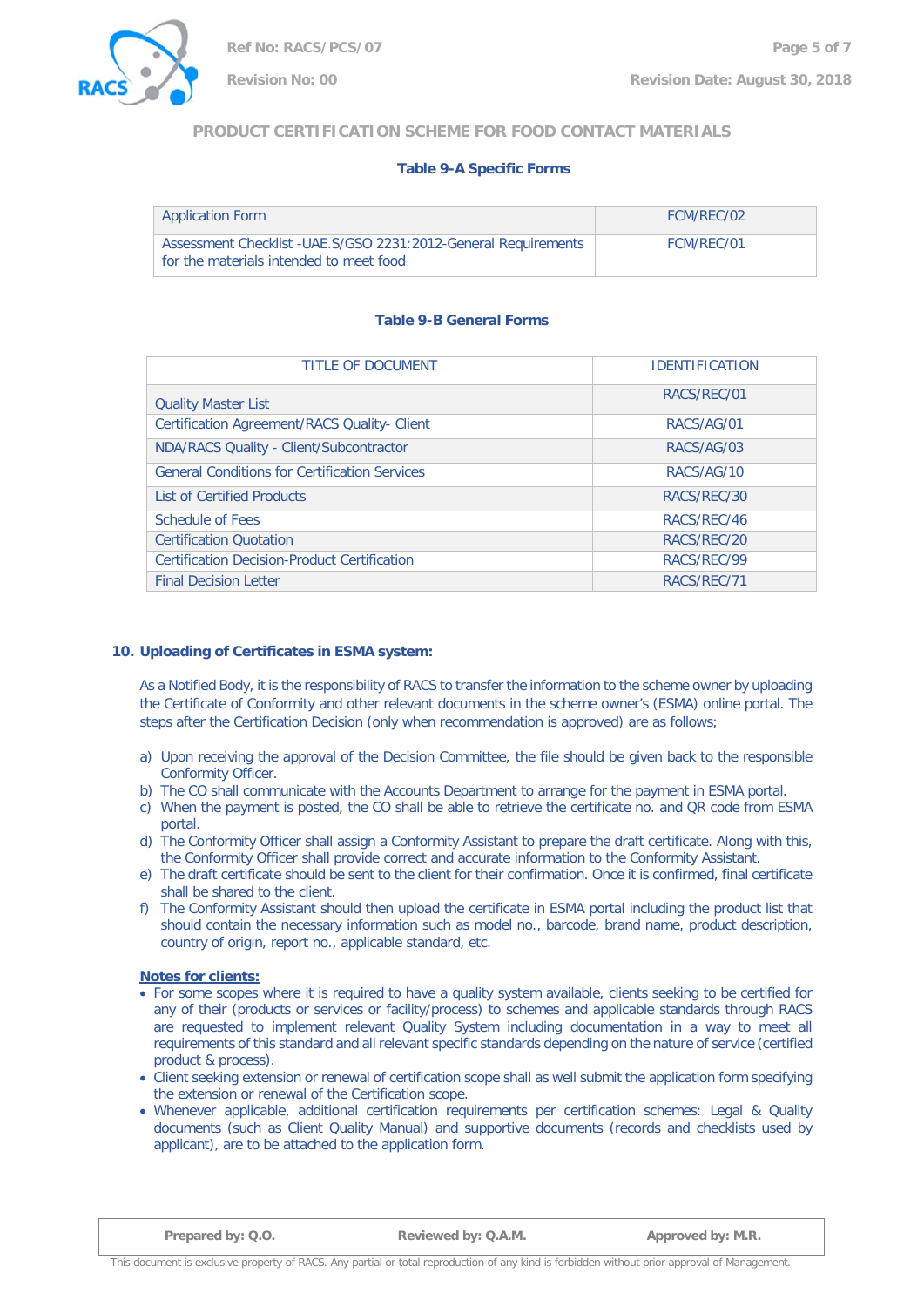

#### **11. Renewal:**

#### **Product Certification**

Validity of certificate is one year, Certificate of Conformity (CoC) should be renewed 2 months prior expiry.

#### **12. Process Map:**



#### **13. Market Monitoring:**

RACS will be conducting Market Surveillance campaigns in the local markets to assure continuous compliance of certified products and inform Scheme owner on the immediate basis on the non-conformity products to take the appropriate action.

- **14. Sampling Procedure:** Please refer to RACS/SOP/21 Sampling Procedures.
- **15. Acceptance of Conformity Assessment Results:** Please refer to RACS/SOP/23 Pre-Certification Procedures
- **16. Outsourcing of the conformity assessment activities:** Please refer to RACS/SOP/06-Sub-contractors Qualifications & Competence Evaluation Criteria
- **17. Complaints and Appeals:** Please refer to RACS/SOP/07 Complaints Handling Procedure
- 18. Licensing and Control of the Mark: Please refer to RACS/SOP/01 Procedure of Control the Use of RACS Quality License, Certificate and Mark of Conformity & Scheme Owner's Certificates and Mark of Conformity
- **19. Surveillance:** Please refer to RACS/SOP/24 Post Certification Procedures.
- **20. Non-conforming products:** Please refer to RACS/SOP/24 Post Certification Procedures
- **21. Reporting to the scheme owner-**Please refer to RACS/SOP/39 Dissemination of Significant Information to the Scheme Owner and Other Concerned Parties.
- **22. Subcontracting of the operation of the scheme**-Please refer to the relevant scheme.
- **23. Marketing**-Please refer to RACS/SOP/72 Marketing Policies and Procedures.
- **24. Fraudulent claim of certification-** Please refer to RACS/SOP/01 Procedure of Control the Use of RACS Quality License, Certificate and Mark of Conformity & Scheme Owner's Certificates and Mark of Conformity.
- **25. References:**
	- ISO/IEC 17065, Conformity Assessment Requirements for bodies certifying Products, Processes and services.
	- ISO/IEC 17021, Conformity Assessment Requirements for bodies Providing audit and Certification of management systems.
	- ISO 9001:2015 Quality Management Systems
	- GAC Document: FAD- 4.0: Supplementary accreditation requirements for Product Certification Bodies.
	- R307: General Requirements Accreditation of ISO /IEC 17065 Product Certification Bodies
	- IAF Mandatory Document: Determination of Audit Time of Quality and Environmental Management System.
	- ISO/IEC 17000, Conformity Assessment Vocabulary and general principles.
	- ISO/IEC 17020, Conformity Assessment— Requirements for the operation of various types of bodies performing inspection.
	- ISO/IEC 17025, General requirements for the competence of testing and calibration laboratories.
	- ISO17067, in combination with ISO Guide 28 and ISO Guide 53
	- ISO/IEC 17030, Conformity Assessment General requirements for third-party marks of conformity.

This document is exclusive property of RACS. Any partial or total reproduction of any kind is forbidden without prior approval of Management.